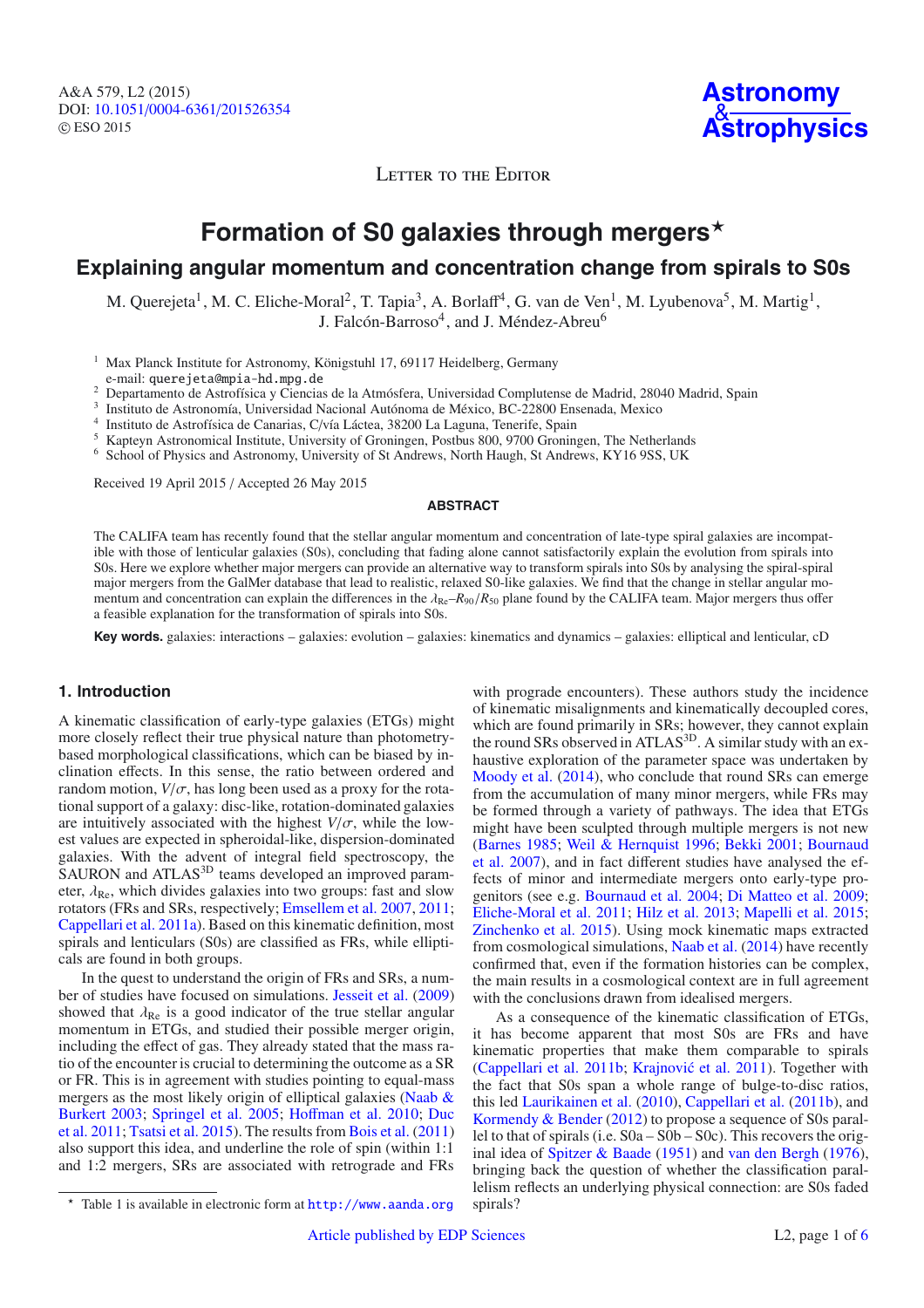Observations show that gas stripping, e.g. from ram pressure in clusters, can effectively transform spirals into S0s [\(Crowl et al.](#page-3-28) [2005;](#page-3-28) [Aragón-Salamanca et al. 2006;](#page-3-29) [Crowl & Kenney 2008;](#page-3-30) [Maltby et al. 2015](#page-3-31)). This constitutes an example of fading (any processes resulting in the suppression of star formation), and it can contribute to explaining the observational morphologydens[ity](#page-3-33) [relation](#page-3-33) [in](#page-3-33) [high-density](#page-3-33) [regimes](#page-3-33) [\(Dressler 1980](#page-3-32)[;](#page-3-33) Dressler et al. [1997;](#page-3-33) but see Cappellari et al. 2011).

However, we know that S0s do not preferentially inhabit the densest cluster environments; they are equally common in groups [\(Wilman et al. 2009](#page-3-34); [Bekki & Couch 2011\)](#page-3-35), where mergers and tidal effects dominate [\(Mazzei et al. 2014a](#page-3-36)[,b](#page-3-37)). Additionally, traces of past mergers have been observed in some S0s (e.g. [Falcón-Barroso et al. 2004](#page-3-38)). Therefore, it seems compelling to study under which conditions S0s could emerge out of mergers, and their impact on the observed kinematics.

The CALIFA team has recently raised further doubts about S0s as faded spirals through a new diagnostic diagram: the  $\lambda_{\text{Re}}$ concentration plane (van de Ven et al., in prep.). The population of late-type spirals (Sb, Sc, Sd) shows a clear incompatibility with S0s when both angular momentum  $(\lambda_{\text{Re}})$  and concentration  $(R_{90}/R_{50})$  are simultaneously taken into account. Provided that simple fading is not expected to significantly change the angular momentum of the galaxy, this contradicts the idea that *most* S0s are faded spirals. Here, we study whether major mergers can explain those differences using *N*-body dissipative simulations from the GalMer database. We will analyse the encounters that end up in relaxed S0-like remnants, showing that the induced changes in ellipticity, stellar angular momentum, and concentration are in agreement with the CALIFA observations.

## **2. Binary merger models**

GalMer<sup>[1](#page-1-0)</sup> is a public database of binary *N*-body merger simulations that sample a wide range of mass ratios, morphological types, and orbital characteristics. The progenitor galaxies are modelled using a spherical non-rotating dark-matter halo, an optional disc and bulge, with a spatial resolution of 0.28 kpc and  $~\sim$ 10<sup>5</sup> particles per galaxy. The simulations use a TreeSPH code [\(Semelin & Combes 2002\)](#page-3-39), and take into account the effects of gas and star formation, with total simulation times in the range 3−4 Gyr, which typically implies ∼1 Gyr of relaxation after full merger (see [Chilingarian et al. 2010,](#page-3-40) for more details).

#### 2.1. Lenticular remnants

<span id="page-1-0"></span>We consider the major mergers (mass ratios 1:1 to 1:3) involving all possible combinations of two spiral progenitors (Sa, Sb, or Sd) that give rise to realistic, dynamically-relaxed S0-like remnants, based on quantitative criteria that impose structural, kinematic, SFR, and gas-content parameters typical of lenticular galaxies (Eliche-Moral et al., in prep.). In addition, we have performed a visual morphological classification to identify which remnants would have been classified as S0-like by observers (i.e. as disc galaxies without noticeable spiral arms). To this end, we have simulated photometric images of the resulting galaxies in several broad bands (*B*, *V*, *R*, *I*, and *K*), mimicking typical conditions of current observational surveys. We use a mass-to-light ratio which considers the stellar mass, age, and metallicity of each simulation particle according to [Bruzual & Charlot](#page-3-41) [\(2003\)](#page-3-41), with a Chabrier IMF and the Padova evolutionary tracks; for details, see [Borla](#page-3-42)ff et al. [\(2014\)](#page-3-42) and [Querejeta et al.](#page-3-43) [\(2015](#page-3-43)). This provides us with a final sample of 67 S0-like remnants, which will be the focus of this Letter (see Table [1\)](#page-4-0).

#### 2.2. Stellar angular momentum, ellipticity, and concentration

We assume that the simulated merger remnants are observed at the median distance of the 300 CALIFA galaxies in Falcón-Barroso et al. (in prep.):  $D_{\text{median}} = 67 \text{ Mpc}$ . We also consider the same spatial resolution and field of view as the survey,  $PSF_{FWHM} = 1.6''$ ,  $R_{max} = 35''$  [\(Sánchez et al. 2012](#page-3-44)).

We calculate  $\lambda_e$  according to [Emsellem et al.](#page-3-1) [\(2011\)](#page-3-1),

$$
\lambda_{\rm e} = \frac{\sum F_i R_i |V_i|}{\sum F_i R_i \sqrt{V_i^2 + \sigma_i^2}},\tag{1}
$$

where  $F_i$ ,  $R_i$ ,  $V_i$ , and  $\sigma_i$  are the flux (using an appropriate massto-light ratio), radius, velocity, and velocity dispersion measured within each spatial bin out to the effective radius of the galaxy  $(R \leq R_e)$ . The ellipticity at the effective radius  $\varepsilon_e$  is obtained from interpolation of the curve of growth of the luminosityweighted ellipticities within increasingly larger isophotes.

The Petrosian concentration parameter  $R_{90}/R_{50}$  It is defined as the ratio of the radii enclosing 90% and 50% of the Petrosian flux, measured on the 1D azimuthally averaged radial surface brightness profile in the simulated SDSS *r* band. According to [Gadotti](#page-3-45) [\(2009](#page-3-45)), there is an equivalence between  $R_{90}/R_{50}$  and bulge-to-total ratio:  $R_{90}/R_{50} = 1.93 + 2.02(B + bar)/T$ , which we add on top of our plot for reference. This relation is valid for  $(B + bar)/T < 0.6$ , but then flattens for higher values; thus, the upper axis in the right panel of Fig. [1](#page-2-0) must be interpreted with caution for  $(B + bar)/T > 0.6$ .

#### **3. Results**

#### 3.1. Angular momentum versus ellipticity

We compare the distribution of the remnants in the  $\lambda_{\text{Re}} - \varepsilon_{\text{e}}$  plane with the real galaxies from the CALIFA survey. The spiral progenitor models lie in the region of FRs, as expected.

Naturally, for a meaningful comparison with observational data, one has to consider projection effects: the maximum  $\lambda_{\text{Re}}$  is attained for an edge-on view, and it is closer to the real angular momentum [\(Jesseit et al. 2009\)](#page-3-3); for this reason, we compare our results with the CALIFA measurements *corrected for inclination*. The deprojection of  $\lambda_{\text{Re}}$  to edge-on follows van de Ven et al. (in prep.), assuming  $\delta = 0.5$  for the global anisotropy (the mean value of the distribution proposed by Cappellari et al. 2007), but we check that varying it by  $\pm 1\sigma$  has a <3% effect on the resulting deprojected values. When deprojecting  $\varepsilon_e$ , due to observational uncertainties in the inclination, the result is unfeasible for a few cases, in which we assume the maximum  $\varepsilon_{\text{intr}} = 1$ .

The left panel of Fig. [1](#page-2-0) shows that major mergers can produce both fast- and slow-rotating S0s (9 out the 67 S0-like remnants are SRs). While only one SR S0s is present in the first CALIFA kinematic sample, in ATLAS3D, 13 out of the 36 SRs were S0-like [\(Cappellari et al. 2011a](#page-3-2)). We also find that, in agreement with previous studies, mergers tend to reduce both the stellar angular momentum  $\lambda_{\text{Re}}$  and ellipticity  $\varepsilon_{\text{e}}$  by an amount that varies largely depending on the mass ratio, gas fractions, and orbital characteristics [\(Jesseit et al. 2009;](#page-3-3) [Bois et al. 2011;](#page-3-9) [Tapia et al. 2014;](#page-3-46) [Naab et al. 2014](#page-3-21)). In this diagram, real spirals (especially Sb and Sc) have a very limited overlap with S0s. Remarkably, the S0-like remnants that we find in these simulations are in excellent agreement with the real S0s, and far from the progenitor spirals that they originate from. This is a first hint that a good fraction of S0s could have originated through a mechanism involving mergers.

<sup>&</sup>lt;sup>1</sup> GalMer project: <http://galmer.obspm.fr>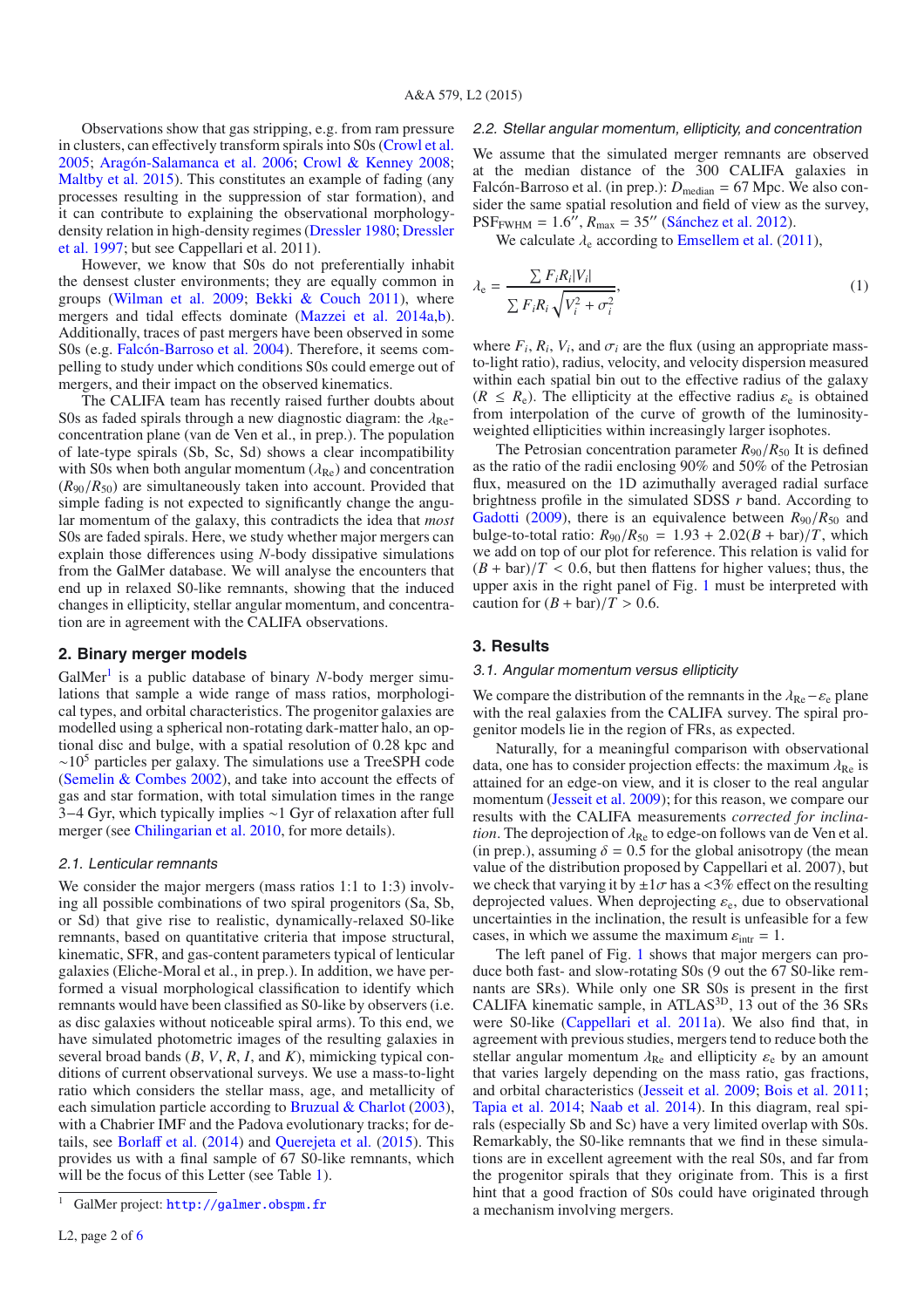<span id="page-2-0"></span>

**[Fig. 1.](http://dexter.edpsciences.org/applet.php?DOI=10.1051/0004-6361/201526354&pdf_id=1)** Stellar angular momentum ( $\lambda_{\text{Re}}$ ) plotted against the ellipticity ( $\varepsilon_{\text{e}}$ , *left*) and concentration ( $R_{90}/R_{50}$ , *right*) for the GalMer simulations (original models and merger remnants), in comparison to CALIFA galaxies. All the parameters correspond to an edge-on view. The dotted line in the *left plot* represents the division between fast and slow rotators, and the top axis in the *right plot* is from [Gadotti](#page-3-45) [\(2009](#page-3-45)), valid only up to  $(B + bar)/T < 0.6$ . See legend at the right for the symbols and colour-coding.

#### 3.2. Angular momentum versus concentration

As mentioned in Sect. 1, the differences between spirals and S0s become more striking in the  $\lambda_{\text{Re}}$ -concentration plane introduced by van de Ven et al. (in prep.). The right panel of Fig. [1](#page-2-0) compares the distribution of our remnant S0s with that of real galaxies from CALIFA in  $\lambda_{\text{Re}}$  versus  $R_{90}/R_{50}$ , showing that S0s resulting from major mergers are consistent with real lenticulars. In this plane, Sb and Sc galaxies clearly cluster towards the top-left corner; Sa galaxies show a larger scatter, extending down diagonally towards the bottom-right, where S0 and E galaxies are located. The number of Sd galaxies in this first CALIFA kinematic sample is small, but they also show little overlap with S0s.

The novel and main result presented in this Letter is that major mergers can transform spiral progenitors on the region of high  $\lambda_{\text{Re}}$  and low concentration into realistic S0 systems of lower  $\lambda_{\text{Re}}$  and higher concentration, in agreement with the CALIFA observations. The bulk shift between spirals and lenticulars is significant both observationally and according to these simulations. This confirms that *major mergers are a plausible mechanism to explain this observed change, which is incompatible with simple fading*.

It might seem paradoxical that the progenitor Sa galaxy has a lower  $R_{90}/R_{50}$  concentration than the Sb galaxy, but this should not be seen as unrealistic: in the CALIFA sample, many Sa indeed show lower *R*90/*R*<sup>50</sup> than a great deal of Sb galaxies. Even if B/T and concentration are often invoked as a proxy for the morphological type, there is not a one-to-one relation between them (see e.g. [Graham & Worley 2008\)](#page-3-47).

Within the S0 merger remnants there are some outliers, especially in terms of concentration,  $R_{90}/R_{50}$ , because for these remnants the total simulated time after coalescence is short (typically  $\leq 0.5$  Gyr after full merger). Since we consider a mass-tolight ratio (M/L) that varies according to the age and metallicity of the stellar particles in the simulation, when star formation takes place in the centre (which is very frequent in mergers, see [Barnes & Hernquist 1991\)](#page-3-48), we end up having an unusually high light concentration due to young stars, which reflects on the *R*90/*R*<sup>50</sup> parameter (see also [Naab & Trujillo 2006;](#page-3-49) [Hopkins et al.](#page-3-50) [2009a](#page-3-50), on the evolution of surface density profiles for elliptical galaxies resulting from simulated mergers). In fact, the most extreme concentration outliers  $(R_{90}/R_{50} > 4.5)$  correspond to the encounters involving the highest initial gas fractions ( $\geq 20\%$ ), and the highest fractions of merger-triggered star formation (new stars  $\ge 15\%$  of total stellar mass). The variation of M/L in simulations is often overlooked (assuming a constant value), and this is another important result: if we want to measure concentrations for wet merger remnants, the effects of young stellar populations on the light distribution cannot be ignored, as already pointed out by [Jesseit et al.](#page-3-3) [\(2009\)](#page-3-3). After an extra ∼1 Gyr of relaxation, the central young populations will decrease their *r*-band luminosity by at least a factor of 2 (see [Querejeta et al.](#page-3-43) [2015\)](#page-3-43), and this would probably shift the points to the left and fully overlap the observational values. Additionally, it must be emphasised that most remnants have reasonable concentrations even after the short relaxation periods considered (∼90% with  $R_{90}/R_{50}$  < 4), fully compatible with the observed values for S0s.

The dependence on initial conditions is complex, but we have found a clear trend for the highest reduction in angular momentum to be associated with retrograde encounters, in agree-ment with [Bois et al.](#page-3-9) [\(2011\)](#page-3-9). In fact, the emergence of SRs is almost only associated with retrograde mergers (8 out of 9, see Table [1\)](#page-4-0). We have observed some degree of dependence with the pericentre distance, with a preference for short pericentres in the formation of SRs, but the dependence is milder than the correlation with the spin-orbit coupling. Within the range of major mergers considered, the mass ratio 1:1 to 1:3 does not seem to affect the outcome significantly. Interestingly, the change in  $\lambda_{\text{Re}}$ does not show any systematic dependence on the gas content or measured SFRs. In terms of concentration, however, there is some relation with the gas content and newborn stars, as commented above: the highest concentrations are preferentially associated with the most gas-rich encounters.

#### **4. Discussion**

As we have seen, the systematic offset between spirals and S0s in the  $\lambda_{\text{Re}}$ -concentration plane reported by the CALIFA team can be attributed to the effect of major mergers. A number of studies have already made it clear that disc-like remnants can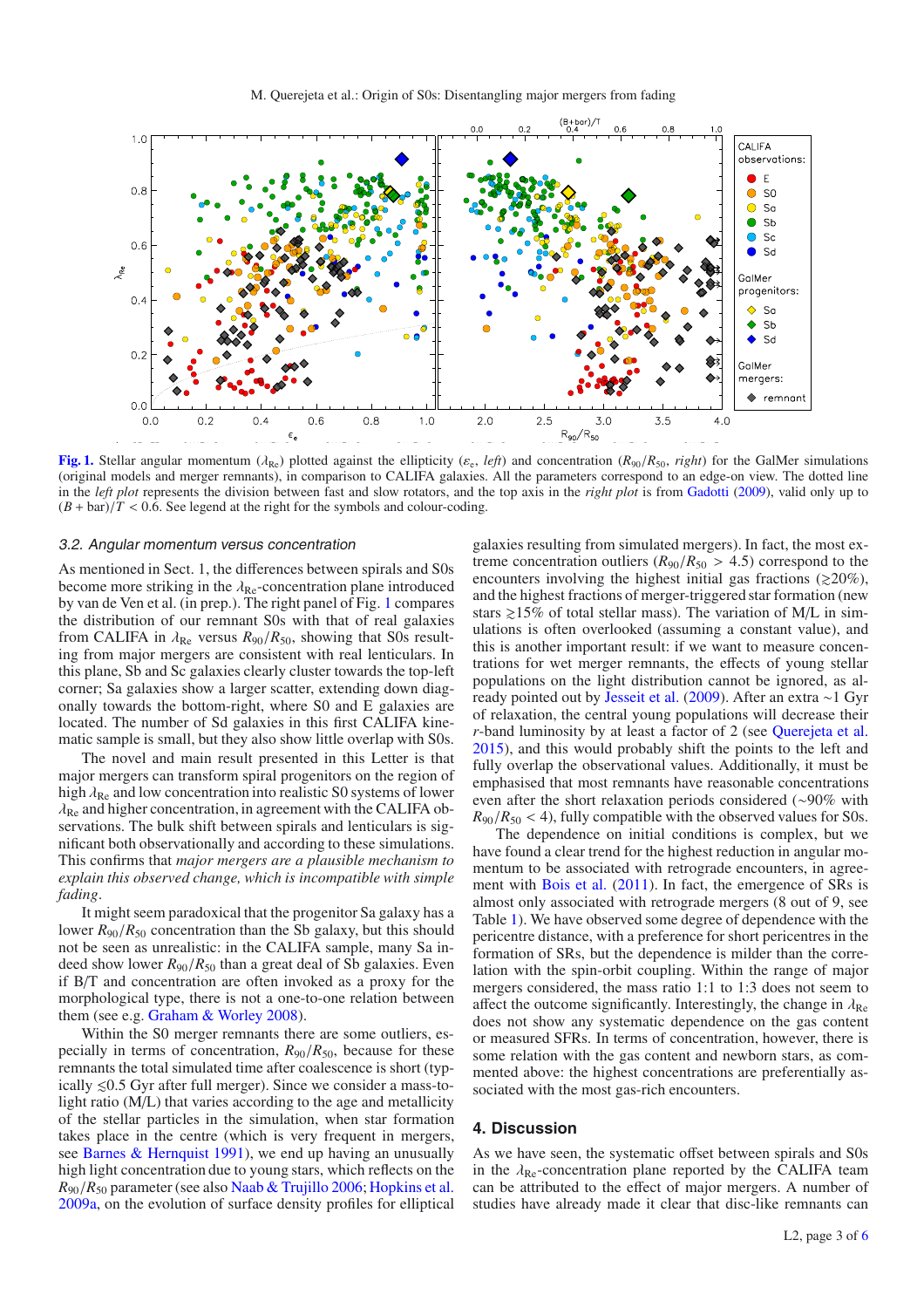emerge from mergers, even those with equal mass-ratios [\(Barnes](#page-3-51) [2002;](#page-3-51) [Springel & Hernquist 2005;](#page-3-52) [Robertson et al. 2004,](#page-3-53) [2006;](#page-3-54) [Hopkins et al. 2009b;](#page-3-55) [Moster et al. 2011;](#page-3-56) but see the doubts raised by [Bournaud et al. 2011](#page-3-57) about the need to include supersonic turbulence in such simulations of gas-rich mergers). In this sense, in [Querejeta et al.](#page-3-43) [\(2015](#page-3-43)) we proved that not only can discs survive major mergers, but also that they can produce remnants with disc-bulge coupling in perfect agreement with observations of S0s (e.g. [Laurikainen et al. 2010](#page-3-24)). Moreover, we have found that the discs of our S0-like remnants tend to exhibit antitruncations in agreement with those in real S0s (even reproducing their tight scaling relations, see [Borla](#page-3-42)ff et al. [2014](#page-3-42)). If we combine these results with the angular momentum and concentration changes presented in this Letter, major mergers stand out as a plausible transformation mechanism to explain the origin of many S0s.

The role of mergers with other mass ratios (intermediate and minor mergers) and the combined effect of multiple mergers remains to be quantified. Based on the dry minor mergers considered by [Tapia et al.](#page-3-46) [\(2014](#page-3-46)), and the studies by [Bois et al.](#page-3-9) [\(2011\)](#page-3-9), [Moody et al.](#page-3-10) [\(2014](#page-3-10)) and [Naab et al.](#page-3-21) [\(2014](#page-3-21)), we would expect intermediate and minor mergers to induce more modest changes on  $\lambda_{\text{Re}}$  and concentrations, but a series of mergers (which is very probable in a cosmological context) could add up and produce a net effect similar to the one that we have presented here. A major merger origin of a significant fraction of S0s would also be in agreement with the fact that higher gas fractions are expected in the early Universe, making it more likely to obtain disc-like remnants out of major mergers (keeping in mind that the gas fractions of our progenitors are representative of presentday spirals).

The fact that our results are compatible with a merger origin of S0s should not, of course, be overinterpreted. We are claiming it as a *plausible* mechanism, but not necessarily the only one, to explain the observed offset between most spirals and S0s in the  $\lambda_{\text{Re}}$ -concentration plane. In fact, some spirals and S0s clearly overlap (especially Sa galaxies); in these cases, simple fading cannot be ruled out. Remarkably, from their analysis of pseudobulges, [Vaghmare et al.](#page-3-58) [\(2015](#page-3-58)) have recently pointed out that gas stripping alone is a viable process to transform early-type spirals into S0s, but not for late-type spirals, which agrees with the overlap found by CALIFA. Thus, it is not reasonable to claim that all lenticular galaxies are the by-products of mergers, but their relative relevance is probably higher in the transformation starting from late-type spirals. Additionally, the role of merging in "preprocessing" galaxies in filaments before falling into a cluster and in "post-processing" them during their infall should also be considered (see [Vijayaraghavan & Ricker 2013](#page-3-59); [Head et al. 2014\)](#page-3-60).

*Acknowledgements.* The authors would like to acknowledge the referee for a helpful report, and the GalMer team for creating such a powerful tool, with especial thanks to Paola Di Matteo for her kind support with the database. M.Q., G.v.d.V. and J.F.B. acknowledge financial support to the DAGAL network from the People Programme (Marie Curie Actions) of the European Union's Seventh Framework Programme FP7/2007-2013/ under REA grant agreement number PITN-GA-2011-289313. Supported by the Spanish Ministry of Economy and Competitiveness (MINECO) under projects AYA2012-31277 and AYA2013-48226-C3-1-P. J.M.A. acknowledges support from the European Research Council Starting Grant (SEDmorph; P.I. V. Wild).

#### **References**

<span id="page-3-29"></span>Aragón-Salamanca, A., Bedregal, A. G., & Merrifield, M. R. 2006, [A&A, 458,](http://linker.aanda.org/10.1051/0004-6361/201526354/1) [101](http://linker.aanda.org/10.1051/0004-6361/201526354/1)

- Barnes, J. 1985, [MNRAS, 215, 517](http://linker.aanda.org/10.1051/0004-6361/201526354/2)
- Barnes, J. E. 2002, [MNRAS, 333, 481](http://linker.aanda.org/10.1051/0004-6361/201526354/3)
- <span id="page-3-51"></span><span id="page-3-48"></span><span id="page-3-35"></span><span id="page-3-13"></span><span id="page-3-11"></span>Barnes, J. E., & Hernquist, L. E. 1991, [ApJ, 370, L65](http://linker.aanda.org/10.1051/0004-6361/201526354/4)
- Bekki, K. 2001, [ApJ, 546, 189](http://linker.aanda.org/10.1051/0004-6361/201526354/5)
- Bekki, K., & Couch, W. J. 2011, [MNRAS, 415, 1783](http://linker.aanda.org/10.1051/0004-6361/201526354/6)
- <span id="page-3-9"></span>Bois, M., Emsellem, E., Bournaud, F., et al. 2011, [MNRAS, 416, 1654](http://linker.aanda.org/10.1051/0004-6361/201526354/7) Borlaff, A., Eliche-Moral, M. C., Rodríguez-Pérez, C., et al. 2014, [A&A, 570,](http://linker.aanda.org/10.1051/0004-6361/201526354/8)
- <span id="page-3-42"></span><span id="page-3-15"></span>[A103](http://linker.aanda.org/10.1051/0004-6361/201526354/8)
- Bournaud, F., Combes, F., & Jog, C. J. 2004, [A&A, 418, L27](http://linker.aanda.org/10.1051/0004-6361/201526354/9)
- Bournaud, F., Jog, C. J., & Combes, F. 2007, [A&A, 476, 1179](http://linker.aanda.org/10.1051/0004-6361/201526354/10)
- <span id="page-3-57"></span><span id="page-3-14"></span>Bournaud, F., Chapon, D., Teyssier, R., et al. 2011, [ApJ, 730, 4](http://linker.aanda.org/10.1051/0004-6361/201526354/11)
- <span id="page-3-41"></span>Bruzual, G., & Charlot, S. 2003, [MNRAS, 344, 1000](http://linker.aanda.org/10.1051/0004-6361/201526354/12)
- <span id="page-3-2"></span>Cappellari, M., Emsellem, E., Krajnović, D., et al. 2011a, *MNRAS*, 413, 813
- <span id="page-3-22"></span>Cappellari, M., Emsellem, E., Krajnović, D., et al. 2011b, *MNRAS*, 416, 1680
- <span id="page-3-40"></span>Chilingarian, I. V., Di Matteo, P., Combes, F., Melchior, A.-L., & Semelin, B.
- 2010, [A&A, 518, A61](http://linker.aanda.org/10.1051/0004-6361/201526354/15)
- <span id="page-3-30"></span>Crowl, H. H., & Kenney, J. D. P. 2008, [AJ, 136, 1623](http://linker.aanda.org/10.1051/0004-6361/201526354/16)
- <span id="page-3-28"></span>Crowl, H. H., Kenney, J. D. P., van Gorkom, J. H., & Vollmer, B. 2005, [AJ, 130,](http://linker.aanda.org/10.1051/0004-6361/201526354/17) [65](http://linker.aanda.org/10.1051/0004-6361/201526354/17)
- <span id="page-3-16"></span>Di Matteo, P., Jog, C. J., Lehnert, M. D., Combes, F., & Semelin, B. 2009, [A&A,](http://linker.aanda.org/10.1051/0004-6361/201526354/18) [501, L9](http://linker.aanda.org/10.1051/0004-6361/201526354/18)
- <span id="page-3-32"></span>Dressler, A. 1980, [ApJ, 236, 351](http://linker.aanda.org/10.1051/0004-6361/201526354/19)
- <span id="page-3-33"></span>Dressler, A., Oemler, Jr., A., Couch, W. J., et al. 1997, [ApJ, 490, 577](http://linker.aanda.org/10.1051/0004-6361/201526354/20)
- <span id="page-3-7"></span>Duc, P.-A., Cuillandre, J.-C., Serra, P., et al. 2011, [MNRAS, 417, 863](http://linker.aanda.org/10.1051/0004-6361/201526354/21)
- <span id="page-3-17"></span>Eliche-Moral, M. C., González-García, A. C., Balcells, M., et al. 2011, [A&A,](http://linker.aanda.org/10.1051/0004-6361/201526354/22) [533, A104](http://linker.aanda.org/10.1051/0004-6361/201526354/22)
- Emsellem, E., Cappellari, M., Krajnović, D., et al. 2007, *MNRAS*, 379, 401
- <span id="page-3-38"></span><span id="page-3-1"></span><span id="page-3-0"></span>Emsellem, E., Cappellari, M., Krajnović, D., et al. 2011, *MNRAS*, 414, 888
- <span id="page-3-45"></span>Falcón-Barroso, J., Peletier, R. F., Emsellem, E., et al. 2004, [MNRAS, 350, 35](http://linker.aanda.org/10.1051/0004-6361/201526354/25) Gadotti, D. A. 2009, [MNRAS, 393, 1531](http://linker.aanda.org/10.1051/0004-6361/201526354/26)
- <span id="page-3-47"></span>Graham, A. W., & Worley, C. C. 2008, [MNRAS, 388, 1708](http://linker.aanda.org/10.1051/0004-6361/201526354/27)
- <span id="page-3-60"></span>Head, J. T. C. G., Lucey, J. R., Hudson, M. J., & Smith, R. J. 2014, [MNRAS,](http://linker.aanda.org/10.1051/0004-6361/201526354/28) [440, 1690](http://linker.aanda.org/10.1051/0004-6361/201526354/28)
- <span id="page-3-18"></span>Hilz, M., Naab, T., & Ostriker, J. P. 2013, [MNRAS, 429, 2924](http://linker.aanda.org/10.1051/0004-6361/201526354/29)
- <span id="page-3-6"></span>Hoffman, L., Cox, T. J., Dutta, S., & Hernquist, L. 2010, [ApJ, 723, 818](http://linker.aanda.org/10.1051/0004-6361/201526354/30)
- <span id="page-3-50"></span>Hopkins, P. F., Cox, T. J., Dutta, S. N., et al. 2009a, [ApJS, 181, 135](http://linker.aanda.org/10.1051/0004-6361/201526354/31)
- <span id="page-3-55"></span><span id="page-3-3"></span>Hopkins, P. F., Cox, T. J., Younger, J. D., & Hernquist, L. 2009b, [ApJ, 691, 1168](http://linker.aanda.org/10.1051/0004-6361/201526354/32) Jesseit, R., Cappellari, M., Naab, T., Emsellem, E., & Burkert, A. 2009, [MNRAS, 397, 1202](http://linker.aanda.org/10.1051/0004-6361/201526354/33)
- Kormendy, J., & Bender, R. 2012, [ApJS, 198, 2](http://linker.aanda.org/10.1051/0004-6361/201526354/34)
- <span id="page-3-25"></span><span id="page-3-23"></span>Krajnović, D., Emsellem, E., Cappellari, M., et al. 2011, *MNRAS*, 414, 2923
- <span id="page-3-24"></span>Laurikainen, E., Salo, H., Buta, R., Knapen, J. H., & Comerón, S. 2010, [MNRAS, 405, 1089](http://linker.aanda.org/10.1051/0004-6361/201526354/36)
- <span id="page-3-31"></span>Maltby, D. T., Aragón-Salamanca, A., Gray, M. E., et al. 2015, [MNRAS, 447,](http://linker.aanda.org/10.1051/0004-6361/201526354/37) [1506](http://linker.aanda.org/10.1051/0004-6361/201526354/37)
- <span id="page-3-19"></span>Mapelli, M., Rampazzo, R., & Marino, A. 2015, [A&A, 575, A16](http://linker.aanda.org/10.1051/0004-6361/201526354/38)
- <span id="page-3-36"></span>Mazzei, P., Marino, A., & Rampazzo, R. 2014a, [ApJ, 782, 53](http://linker.aanda.org/10.1051/0004-6361/201526354/39)
- <span id="page-3-37"></span>Mazzei, P., Marino, A., Rampazzo, R., Galletta, G., & Bettoni, D. 2014b, [Adv.](http://linker.aanda.org/10.1051/0004-6361/201526354/40) [Space Res., 53, 950](http://linker.aanda.org/10.1051/0004-6361/201526354/40)
- <span id="page-3-10"></span>Moody, C. E., Romanowsky, A. J., Cox, T. J., Novak, G. S., & Primack, J. R. 2014, [MNRAS, 444, 1475](http://linker.aanda.org/10.1051/0004-6361/201526354/41)
- <span id="page-3-56"></span>Moster, B. P., Macciò, A. V., Somerville, R. S., Naab, T., & Cox, T. J. 2011, [MNRAS, 415, 3750](http://linker.aanda.org/10.1051/0004-6361/201526354/42)
- Naab, T., & Burkert, A. 2003, [ApJ, 597, 893](http://linker.aanda.org/10.1051/0004-6361/201526354/43)
- <span id="page-3-49"></span><span id="page-3-4"></span>Naab, T., & Trujillo, I. 2006, [MNRAS, 369, 625](http://linker.aanda.org/10.1051/0004-6361/201526354/44) (N06)
- <span id="page-3-21"></span>Naab, T., Oser, L., Emsellem, E., et al. 2014, [MNRAS, 444, 3357](http://linker.aanda.org/10.1051/0004-6361/201526354/45)
- <span id="page-3-43"></span>Querejeta, M., Eliche-Moral, M. C., Tapia, T., et al. 2015, [A&A, 573, A78](http://linker.aanda.org/10.1051/0004-6361/201526354/46)
- <span id="page-3-53"></span>Robertson, B., Yoshida, N., Springel, V., & Hernquist, L. 2004, [ApJ, 606, 32](http://linker.aanda.org/10.1051/0004-6361/201526354/47)
- <span id="page-3-54"></span>Robertson, B., Hernquist, L., Cox, T. J., et al. 2006, [ApJ, 641, 90](http://linker.aanda.org/10.1051/0004-6361/201526354/48)
- <span id="page-3-44"></span>Sánchez, S. F., Kennicutt, R. C., Gil de Paz, A., et al. 2012, [A&A, 538, A8](http://linker.aanda.org/10.1051/0004-6361/201526354/49)
- <span id="page-3-39"></span>Semelin, B., & Combes, F. 2002, [A&A, 388, 826](http://linker.aanda.org/10.1051/0004-6361/201526354/50)
- <span id="page-3-26"></span>Spitzer, Jr., L., & Baade, W. 1951, [ApJ, 113, 413](http://linker.aanda.org/10.1051/0004-6361/201526354/51)
- <span id="page-3-52"></span>Springel, V., & Hernquist, L. 2005, [ApJ, 622, L9](http://linker.aanda.org/10.1051/0004-6361/201526354/52)
- <span id="page-3-5"></span>Springel, V., Di Matteo, T., & Hernquist, L. 2005, [ApJ, 620, L79](http://linker.aanda.org/10.1051/0004-6361/201526354/53)
- Tapia, T., Eliche-Moral, M. C., Querejeta, M., et al. 2014, [A&A, 565, A31](http://linker.aanda.org/10.1051/0004-6361/201526354/54)
- <span id="page-3-46"></span><span id="page-3-8"></span>Tsatsi, A., Macciò, A. V., van de Ven, G., & Moster, B. P. 2015, [ApJ, 802, L3](http://linker.aanda.org/10.1051/0004-6361/201526354/55) Vaghmare, K., Barway, S., Mathur, S., & Kembhavi, A. K. 2015, [MNRAS, 450,](http://linker.aanda.org/10.1051/0004-6361/201526354/56)
- [873](http://linker.aanda.org/10.1051/0004-6361/201526354/56) van den Bergh, S. 1976, [ApJ, 206, 883](http://linker.aanda.org/10.1051/0004-6361/201526354/57)
- <span id="page-3-59"></span><span id="page-3-58"></span><span id="page-3-27"></span>Vijayaraghavan, R., & Ricker, P. M. 2013, [MNRAS, 435, 2713](http://linker.aanda.org/10.1051/0004-6361/201526354/58)
- <span id="page-3-34"></span><span id="page-3-12"></span>Weil, M. L., & Hernquist, L. 1996, [ApJ, 460, 101](http://linker.aanda.org/10.1051/0004-6361/201526354/59)
- Wilman, D. J., Oemler, Jr., A., Mulchaey, J. S., et al. 2009, [ApJ, 692, 298](http://linker.aanda.org/10.1051/0004-6361/201526354/60)
- <span id="page-3-20"></span>Zinchenko, I. A., Berczik, P., Grebel, E. K., Pilyugin, L. S., & Just, A. 2015, ApJ, submitted [[arXiv:1504.07483](http://arxiv.org/abs/1504.07483)]

Pages [5](#page-4-1) to [6](#page-5-0) are available in the electronic edition of the journal at <http://www.aanda.org>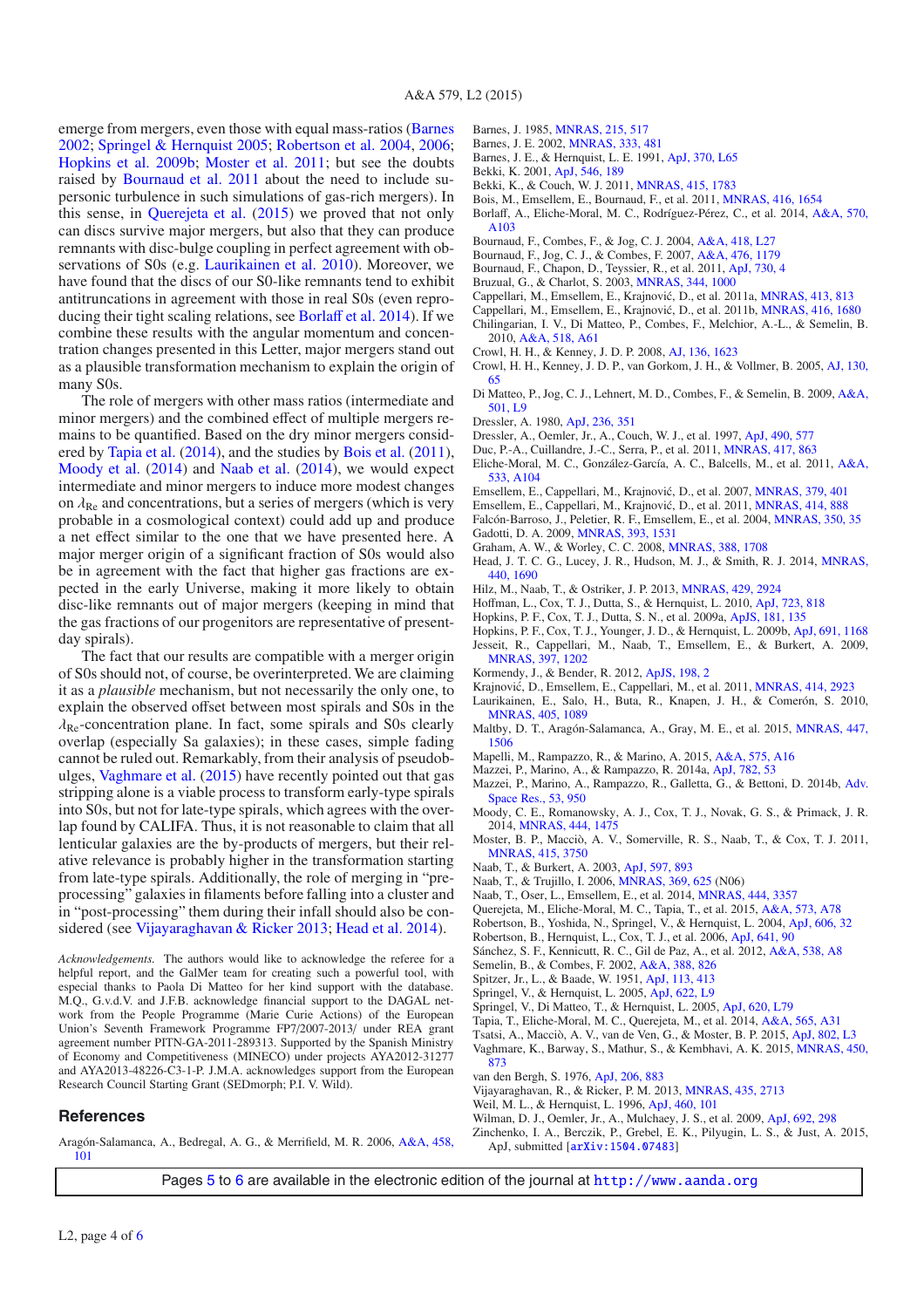<span id="page-4-1"></span><span id="page-4-0"></span>**Table 1.** Properties of the simulated progenitors and remnants.

| No.                      | Model                  | Spin                     | Inclination                          | Pericentre               | Velocity                 | Mass ratio     | Gas fraction     | $\varepsilon_{\rm e}$ | $R_{90}/R_{50}$ | $\lambda_{\rm Re}$ |
|--------------------------|------------------------|--------------------------|--------------------------------------|--------------------------|--------------------------|----------------|------------------|-----------------------|-----------------|--------------------|
|                          |                        |                          | [deg]                                | [kpc]                    | $\mathrm{[km\,s^{-1}]}$  |                | $\%$             |                       |                 |                    |
| (1)                      | (2)                    | (3)                      | (4)                                  | (5)                      | (6)                      | (7)            | (8)              | (9)                   | (10)            | (11)               |
|                          | Original gSa           | $\equiv$                 | -                                    | $\overline{\phantom{0}}$ | $\equiv$                 | $\overline{a}$ | $\equiv$         | 0.87                  | 2.70            | 0.79               |
| $\qquad \qquad -$        | Original gSb           | $\qquad \qquad -$        |                                      | $\overline{\phantom{0}}$ |                          |                |                  | 0.88                  | 3.21            | 0.78               |
| $\overline{\phantom{0}}$ | Original gSd           | $\overline{\phantom{0}}$ | $\overline{\phantom{0}}$             | $\overline{\phantom{0}}$ | $\overline{\phantom{0}}$ |                | —                | 0.91                  | 2.21            | 0.91               |
| $\mathbf{1}$             | gE0gSao1               | $\overline{P}$           | $\overline{0}$                       | 8                        | 200                      | 3:2            | 3                | 0.37                  | 3.71            | 0.30               |
| $\mathbf{c}$             | gE0gSao5               | $\mathbf P$              | $\boldsymbol{0}$                     | 16                       | 200                      | 3:2            | 3                | 0.41                  | 3.09            | 0.37               |
| 3                        | gE0gSao16              | $\mathbb R$              | $\boldsymbol{0}$                     | 8                        | 200                      | 3:2            | 3                | 0.52                  | 3.53            | 0.16               |
| 4                        | gE0gSao44              | ${\bf R}$                | $\boldsymbol{0}$                     | 16                       | 200                      | 3:2            | 3                | 0.47                  | 3.63            | 0.26               |
| 5                        | gE0gSbo5               | ${\bf P}$                | $\boldsymbol{0}$                     | 16                       | 200                      | 3:1            | 4                | 0.35                  | 3.09            | 0.24               |
| 6                        | gE0gSbo44              | ${\bf R}$                | $\boldsymbol{0}$                     | 16                       | 200                      | 3:1            | 4                | 0.33                  | 3.38            | 0.27               |
| 7                        | gE0gSdo5               | ${\bf P}$                | $\boldsymbol{0}$                     | 16                       | 200                      | 3:1            | $\boldsymbol{7}$ | 0.31                  | 3.42            | 0.25               |
| 8                        | gE0gSdo16              | ${\bf R}$                | $\boldsymbol{0}$                     | 8                        | 200                      | 3:1            | 7                | 0.28                  | 2.90            | 0.20               |
| 9                        | gE0gSdo44              | $\mathbb R$              | $\boldsymbol{0}$                     | 16                       | 200                      | 3:1            | 7                | 0.28                  | 3.64            | 0.25               |
| 10<br>11                 | gSagSao1               | ${\bf P}$<br>${\bf P}$   | $\boldsymbol{0}$                     | 8<br>16                  | 200<br>200               | 1:1<br>1:1     | 8<br>8           | 0.75<br>0.67          | 3.83<br>4.18    | 0.43<br>0.52       |
| 12                       | gSagSao5               | $\mathbf P$              | $\boldsymbol{0}$<br>$\boldsymbol{0}$ | 24                       | 200                      | 1:1            | $8\,$            | 0.61                  | 3.33            | 0.59               |
| 13                       | gSagSao9               | ${\bf P}$                | $\boldsymbol{0}$                     | 8                        | 200                      | 2:1            | 10               | 0.73                  | 3.82            | 0.43               |
| 14                       | gSagSbo1<br>gSagSbo2   | ${\bf P}$                | $\boldsymbol{0}$                     | 8                        | 300                      | 2:1            | 10               | 0.68                  | 3.84            | 0.35               |
| 15                       | gSagSbo5               | $\mathbf P$              | $\boldsymbol{0}$                     | 16                       | 200                      | 2:1            | 10               | 0.65                  | 3.85            | 0.52               |
| 16                       | gSagSbo9               | ${\bf P}$                | $\boldsymbol{0}$                     | 24                       | 200                      | 2:1            | 10               | 0.61                  | 3.39            | 0.54               |
| 17                       | gSagSbo21              | $\mathbf{P}$             | 75                                   | 8                        | 300                      | 2:1            | 10               | 0.56                  | 2.97            | 0.35               |
| 18                       | gSagSbo22              | $\, {\bf P}$             | 90                                   | 8                        | 300                      | 2:1            | 10               | 0.48                  | 3.52            | 0.34               |
| 19                       | gSagSbo24              | ${\bf R}$                | 45                                   | 8                        | 300                      | 2:1            | 10               | 0.47                  | 3.05            | 0.09               |
| 20                       | gSagSbo42              | ${\bf P}$                | 75                                   | 16                       | 200                      | 2:1            | 10               | 0.55                  | 3.56            | 0.53               |
| 21                       | gSagSbo43              | ${\bf P}$                | 90                                   | 16                       | 200                      | 2:1            | 10               | 0.51                  | 3.70            | 0.51               |
| 22                       | gSagSbo71              | ${\bf P}$                | 90                                   | 24                       | 200                      | 2:1            | 10               | 0.52                  | 3.45            | 0.61               |
| 23                       | gSagSdo2               | ${\bf P}$                | $\boldsymbol{0}$                     | 8                        | 300                      | 2:1            | 15               | 0.64                  | 4.80            | 0.45               |
| 24                       | gSagSdo5               | $\mathbf P$              | $\boldsymbol{0}$                     | 16                       | 200                      | 2:1            | 15               | 0.70                  | 3.86            | 0.54               |
| 25                       | gSagSdo9               | ${\bf P}$                | $\boldsymbol{0}$                     | 24                       | 200                      | 2:1            | 15               | 0.66                  | 4.44            | 0.52               |
| 26                       | gSagSdo14              | ${\bf P}$                | 75                                   | 8                        | 200                      | 2:1            | 15               | 0.59                  | 3.67            | 0.48               |
| 27                       | gSagSdo18              | $\mathbb R$              | 75                                   | 8                        | 200                      | 2:1            | 15               | 0.09                  | 3.06            | 0.07               |
| 28                       | gSagSdo41              | ${\bf P}$                | 45                                   | 16                       | 200                      | 2:1            | 15               | 0.56                  | 3.46            | 0.56               |
| 29                       | gSagSdo42              | ${\bf P}$                | 75                                   | 16                       | 200                      | 2:1            | 15               | 0.54                  | 3.06            | 0.54               |
| 30                       | gSagSdo43              | ${\bf P}$                | 90                                   | 16                       | 200                      | 2:1            | 15               | 0.53                  | 3.11            | 0.52               |
| 31                       | gSagSdo70              | ${\bf P}$                | 75                                   | 24                       | 200                      | 2:1            | 15               | 0.53                  | 3.93            | 0.61               |
| 32                       | gSagSdo71              | ${\bf P}$                | 90                                   | 24                       | 200                      | 2:1            | 15               | 0.53                  | 4.38            | 0.62               |
| 33                       | gSagSdo73              | ${\bf R}$                | 45                                   | 24                       | 200                      | 2:1            | 15               | 0.08                  | 4.61            | 0.11               |
| 34                       | gSbgSbo9               | $\, {\bf P}$             | $\boldsymbol{0}$                     | 24                       | 200                      | 1:1            | 16               | 0.69                  | 3.31            | 0.48               |
| 35                       | gSbgSbo16              | ${\bf R}$                | $\boldsymbol{0}$                     | 8                        | 200                      | 1:1            | 16               | 0.57                  | 3.48            | 0.10               |
| 36                       | gSbgSbo17              | ${\bf R}$                | 45                                   | 8                        | 200                      | 1:1            | 16               | 0.27                  | 2.81            | 0.27               |
| 37                       | gSbgSbo19              | ${\bf R}$                | 90                                   | 8                        | 200                      | 1:1            | 16               | 0.25                  | 3.19            | 0.11               |
| 38                       | gSbgSbo22              | $\mathbf{P}$             | 90                                   | 8                        | 300                      | 1:1            | 16               | 0.49                  | 3.64            | 0.15               |
| 39                       | gSbgSbo41              | ${\bf P}$                | 45                                   | 16                       | $200\,$                  | 1:1            | 16               | 0.34                  | 2.96            | 0.42               |
| 40                       | gSbgSbo42              | ${\bf P}$                | 75                                   | 16                       | 200                      | 1:1            | 16               | 0.41                  | 3.80            | 0.46               |
| 41                       | gSbgSbo69              | $\mathbf P$              | 45                                   | 24                       | 200                      | 1:1            | 16               | 0.35                  | 2.60            | 0.56               |
| 42                       | gSbgSbo70              | $\mathbf P$              | 75                                   | 24                       | 200                      | 1:1            | 16               | 0.46                  | 3.63            | 0.59               |
| 43                       | gSbgSbo72              | ${\mathbb R}$            | $\boldsymbol{0}$                     | 24                       | 200                      | 1:1            | 16               | 0.55                  | 4.24            | 0.17               |
| 44                       | gSbgSdo5               | $\mathbf P$              | $\boldsymbol{0}$                     | 16                       | 200                      | 1:1            | 23               | 0.66                  | 4.88            | 0.50               |
| 45                       | gSbgSdo9               | ${\bf P}$                | $\boldsymbol{0}$                     | 24                       | 200                      | 1:1            | 23               | 0.68                  | 3.38            | 0.52               |
| 46                       | gSbgSdo14              | $\, {\bf P}$             | 75                                   | 8                        | 200                      | 1:1            | 23               | 0.35                  | 3.03            | 0.35               |
| 47                       | gSbgSdo17              | $\mathbb R$              | 45                                   | 8                        | 200                      | 1:1            | 23               | 0.47                  | 2.96            | 0.36               |
| 48                       | gSbgSdo18              | ${\mathbb R}$            | 75                                   | 8                        | 200                      | 1:1            | 23               | 0.26                  | 4.14            | 0.25               |
| 49                       | gSbgSdo19              | ${\bf R}$<br>${\bf R}$   | 90                                   | 8                        | 200                      | 1:1            | 23               | 0.30                  | 3.28            | 0.29               |
| 50                       | gSbgSdo23<br>gSbgSdo41 | $\, {\bf P}$             | $\boldsymbol{0}$<br>45               | 8                        | 300<br>200               | 1:1            | 23<br>23         | 0.42                  | 3.09            | 0.18               |
| 51<br>52                 |                        | ${\bf P}$                | 45                                   | 16<br>24                 | 200                      | 1:1<br>1:1     | 23               | 0.45<br>0.42          | 2.91<br>2.77    | 0.43<br>0.47       |
| 53                       | gSbgSdo69<br>gSbgSdo70 | $\mathbf P$              | 75                                   | 24                       | 200                      | 1:1            | 23               | 0.49                  | 3.10            | 0.55               |
| 54                       | gSbgSdo71              | ${\bf P}$                | 90                                   | 24                       | 200                      | 1:1            | 23               | 0.39                  | 3.18            | 0.56               |
| 55                       | gSdgSdo1               | $\mathbf P$              | $\boldsymbol{0}$                     | 8                        | 200                      | 1:1            | 30               | 0.54                  | 5.55            | 0.62               |

**Notes.** Columns: (1) ID number. (2) GalMer model code: g[*type1*]g[*type2*]o[*#orbit*]. (3) Spin-orbit coupling of the encounter (P, prograde; R, retrograde). (4) Initial inclination between the planes of the discs involved in the merger. (5) Pericentre distance of the initial orbit, in kpc. (6) Absolute value of the initial relative velocity, in km s−1. (7) Stellar mass ratio. (8) Initial gas fraction involved in the encounter. (9) Ellipticity of the remnant ( $\varepsilon_e$ ) measured in edge-on view. (10) Concentration of the remnant,  $R_{90}/R_{50}$ . (11) Angular momentum of the remnant ( $\lambda_{Re}$ ) measured in edge-on view.